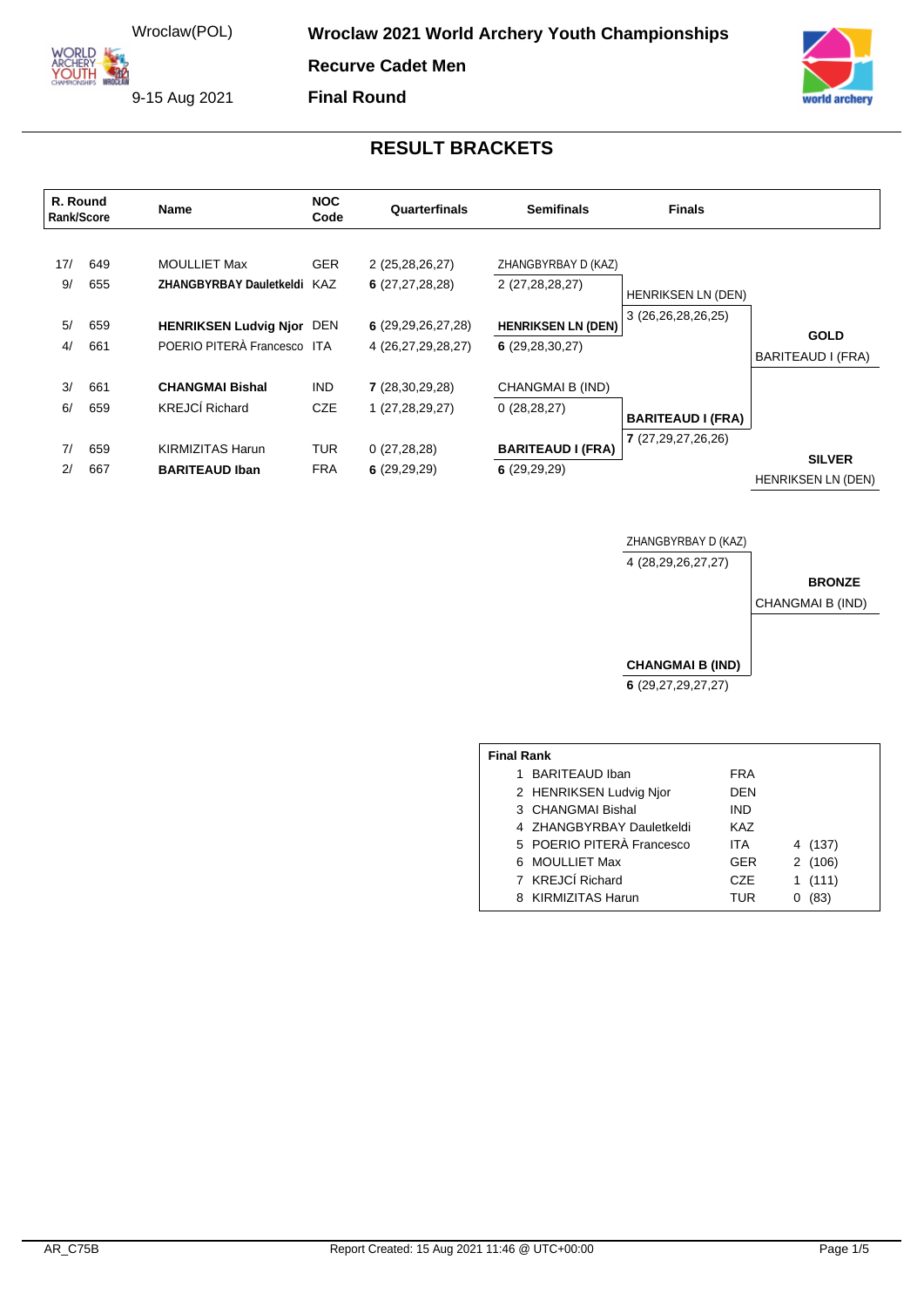**ARCHERY<br>YOUTH 422** 

**Recurve Cadet Men**

9-15 Aug 2021

# **Elimination Round**



| R. Round<br>Rank/Score |            | Name                                          | <b>NOC</b><br>Code       | 1/48<br>Elimin. Round        | 1/24<br>Elimin. Round                   | 1/16<br>Elimin. Round               | 1/8<br>Elimin. Round    | Quarterfinals           |
|------------------------|------------|-----------------------------------------------|--------------------------|------------------------------|-----------------------------------------|-------------------------------------|-------------------------|-------------------------|
| 1/                     | 668        | <b>TORGUBAEV Bair</b><br>pre-seeded in 1/16th | <b>RUS</b>               |                              | <b>TORGUBAEV B (RUS)</b>                | <b>TORGUBAEV B (RUS)</b>            |                         |                         |
|                        |            |                                               |                          |                              | -Bye-                                   | 6(28, 30, 29, 29)                   |                         |                         |
|                        |            |                                               |                          |                              |                                         |                                     | TORGUBAEV B (RUS)       |                         |
| 33/                    | 638        | <b>TERESHKOV lakov</b>                        | <b>RUS</b>               |                              | TERESHKOV I (RUS)                       |                                     | 0(27, 28, 25)           |                         |
|                        |            | -Bye-                                         |                          |                              | 3 (26,27,24,28,27)                      | MOREH T (ROU)<br>2 (30,25,24,25)    |                         |                         |
|                        |            | -Bye-                                         |                          |                              | <b>MOREH T (ROU)</b>                    |                                     |                         |                         |
| 32/                    | 639        | <b>MOREH Tamas</b>                            | ROU                      |                              | 7 (27,27,26,27,30)                      |                                     |                         | <b>MOULLIET M (GER)</b> |
| 17/                    | 649        | <b>MOULLIET Max</b>                           | GER                      |                              | <b>MOULLIET M (GER)</b>                 |                                     |                         | 2 (25,28,26,27)         |
|                        |            | -Bye-                                         |                          |                              | 6(23,25,28,24)                          | <b>MOULLIET M (GER)</b>             |                         |                         |
|                        |            | <b>PETAJA Aleksi</b>                          | <b>FIN</b>               |                              |                                         | 6(26, 25, 28, 27)                   |                         |                         |
| 65/<br>48/             | 604<br>625 | <b>GLLAREVA Valmir</b>                        | <b>KOS</b>               | 6(28, 26, 28)<br>0(23,25,25) | PETAJA A (FIN)<br>2 (25, 22, 23, 16)    |                                     |                         |                         |
|                        |            |                                               |                          |                              |                                         |                                     | <b>MOULLIET M (GER)</b> |                         |
| 49/                    | 623        | <b>NADERI ZONOUZ Nima</b>                     | <b>IRI</b>               | 6(26, 25, 24, 25)            | NADERI ZONOUZ N (IRI)                   |                                     | 6(28, 29, 28)           |                         |
| 64/                    | 606        | POGHOSYAN Hamlet                              | <b>ARM</b>               | 2 (25,24,27,23)              | 0(26, 23, 26)                           | SAITO F (JPN)                       |                         |                         |
|                        |            | -Bye-                                         |                          |                              | <b>SAITO F (JPN)</b>                    | 2 (26, 24, 26, 27)                  |                         |                         |
| 16/                    | 649        | <b>SAITO Fumiya</b>                           | JPN                      |                              | 6(27,28,29)                             |                                     |                         |                         |
| 9/                     | 655        | ZHANGBYRBAY Dauletkeldi KAZ                   |                          |                              | ZHANGBYRBAY D (KAZ)                     |                                     |                         |                         |
|                        |            | -Bye-                                         |                          |                              | 6 $(27, 27, 26, 28, 26 - T10+)$         | ZHANGBYRBAY D (KAZ)                 |                         |                         |
| 57/                    | 613        | <b>BELICI Andrei</b>                          | <b>MDA</b>               | 5 (25,26,22,27,24-T5)        | TANCO SJ (PHI)                          | 6(25, 28, 28, 28)                   |                         |                         |
| 56/                    | 615        | <b>TANCO Sean Jonathan</b>                    | PHI                      | 6 $(29, 25, 27, 26, 24-TX)$  | 5 (28,25,27,28,25-T10)                  |                                     | ZHANGBYRBAY D (KAZ)     |                         |
|                        |            |                                               |                          |                              |                                         |                                     | 6(29, 27, 28)           |                         |
| 41/<br>72/             | 631<br>558 | <b>SAMEC Andraž</b><br>SADOVEANU Mihai        | <b>SLO</b><br><b>MDA</b> | 6(25,27,28)<br>0(20, 26, 25) | <b>SAMEC A (SLO)</b><br>7 (28,27,28,27) |                                     |                         |                         |
|                        |            |                                               |                          |                              |                                         | SAMEC A (SLO)<br>2 (27, 27, 25, 27) |                         |                         |
|                        |            | -Bye-                                         |                          |                              | <b>COLLAS A (BEL)</b>                   |                                     |                         |                         |
| 24/                    | 644        | <b>COLLAS Arne</b>                            | <b>BEL</b>               |                              | 1(22, 27, 25, 25)                       |                                     |                         | ZHANGBYRBAY D (KAZ)     |
| 25/                    | 643        | <b>SPENCER-NICE Riley</b>                     | GBR                      |                              | SPENCER-NICE R (GBR)                    |                                     |                         | 6(27, 27, 28, 28)       |
|                        |            | -Bye-                                         |                          |                              | 6 (27,26,24,23,28)                      | <b>SPENCER-NICE R (GBR)</b>         |                         |                         |
| 73/                    | 553        | <b>SCHRADER Leo</b>                           | <b>FIN</b>               | 0(16,20,23)                  | THIRION B (FRA)                         | 6 $(27, 22, 29, 24, 28 - T9+)$      |                         |                         |
| 40/                    | 631        | <b>THIRION Baptiste</b>                       | <b>FRA</b>               | 6(21, 27, 28)                | 4 (29, 26, 17, 23, 25)                  |                                     | SPENCER-NICE R (GBR)    |                         |
|                        |            |                                               |                          |                              |                                         |                                     | 0(25, 24, 26)           |                         |
|                        |            |                                               |                          |                              | -Bye-                                   |                                     |                         |                         |
|                        |            |                                               |                          |                              |                                         | <b>BATUEV K (RUS)</b>               |                         |                         |
|                        |            | pre-seeded in 1/16th                          |                          |                              | <b>BATUEV K (RUS)</b>                   | 5 (26,29,29,28,26-T9)               |                         |                         |
| 8/                     | 658        | <b>BATUEV Kirill</b>                          | <b>RUS</b>               |                              |                                         |                                     |                         |                         |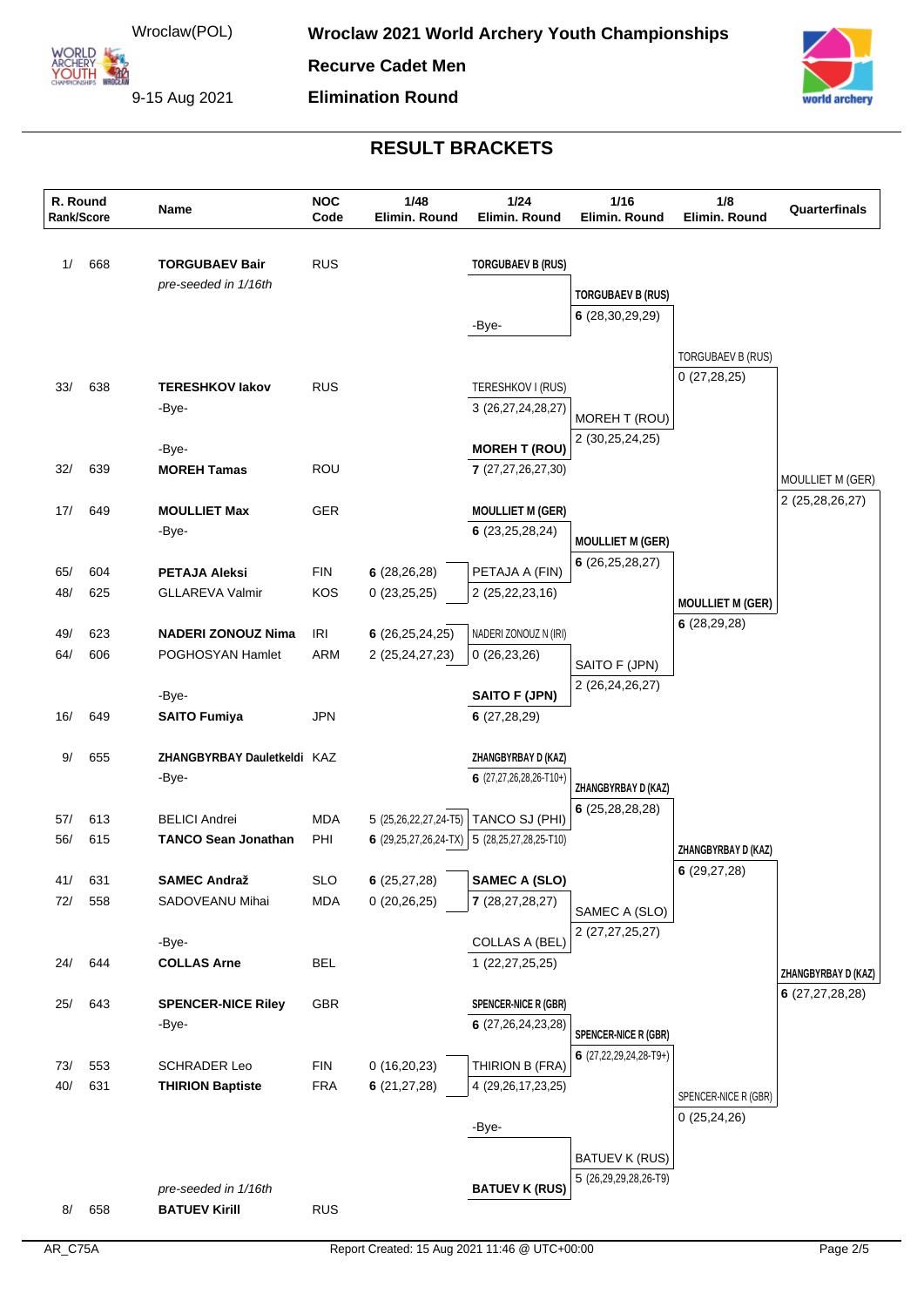**ARCHERY<br>YOUTH 422** 

**Recurve Cadet Men**

**Elimination Round**

9-15 Aug 2021



| R. Round<br>Rank/Score |            | <b>Name</b>                                         | <b>NOC</b><br>Code | 1/48<br>Elimin. Round                   | 1/24<br>Elimin. Round            | $1/16$<br>Elimin. Round                     | 1/8<br>Elimin. Round      | Quarterfinals             |
|------------------------|------------|-----------------------------------------------------|--------------------|-----------------------------------------|----------------------------------|---------------------------------------------|---------------------------|---------------------------|
| 5/                     | 659        | HENRIKSEN Ludvig Njor DEN                           |                    |                                         | <b>HENRIKSEN LN (DEN)</b>        |                                             |                           |                           |
|                        |            | pre-seeded in 1/16th                                |                    |                                         |                                  | <b>HENRIKSEN LN (DEN)</b>                   |                           |                           |
|                        |            |                                                     |                    |                                         |                                  | 6 (28,26,28,26,27-T9)                       |                           |                           |
|                        |            |                                                     |                    |                                         | -Bye-                            |                                             |                           |                           |
|                        |            |                                                     |                    |                                         |                                  |                                             | <b>HENRIKSEN LN (DEN)</b> |                           |
| 37/                    | 635        | <b>TAKAHASHI Jinpei</b>                             | <b>JPN</b>         | 6(23,25,25)                             | TAKAHASHI J (JPN)                |                                             | 6 (28,28,29,24,29)        |                           |
| 76/                    | 475        | <b>ARAKELYAN Samvel</b>                             | ARM                | 0(15,20,24)                             | 6(27, 27, 29, 28)                | TAKAHASHI J (JPN)                           |                           |                           |
|                        |            |                                                     |                    |                                         |                                  | 5 (28,28,23,27,16-T8)                       |                           |                           |
|                        |            | -Bye-                                               |                    |                                         | CHEUNG SHM (HKG)                 |                                             |                           |                           |
| 28/                    | 642        | <b>CHEUNG Sum Hin Moses HKG</b>                     |                    |                                         | 2 (27,27,25,26)                  |                                             |                           | <b>HENRIKSEN LN (DEN)</b> |
| 21/                    | 647        | <b>FAZEL Arashk</b>                                 | IRI                |                                         | <b>FAZEL A (IRI)</b>             |                                             |                           | 6(29, 29, 26, 27, 28)     |
|                        |            | -Bye-                                               |                    |                                         | 7 (26,27,27,27,29)               |                                             |                           |                           |
|                        |            |                                                     |                    |                                         |                                  | <b>FAZEL A (IRI)</b>                        |                           |                           |
| 69/                    | 596        | <b>SERGEJEVS Romans</b>                             | LAT                | 2 (25,26,20,23)                         | TKACHUK A (UKR)                  | 6(27, 28, 28, 27, 30)                       |                           |                           |
| 44/                    | 628        | <b>TKACHUK Andii</b>                                | <b>UKR</b>         | 6(26, 23, 30, 27)                       | 3 (23, 25, 27, 28, 22)           |                                             | FAZEL A (IRI)             |                           |
|                        |            |                                                     |                    |                                         |                                  |                                             | 4 (26,28,29,26,27)        |                           |
| 53/                    | 618        | STODDARD Christian                                  | <b>USA</b>         | 2 (26,26,23,22)                         | BERCHA I (KAZ)                   |                                             |                           |                           |
| 60/                    | 611        | <b>BERCHA Ivan</b>                                  | KAZ                | 6(26, 28, 23, 25)                       | 2 (26,25,29,26)                  | YAHATA H (JPN)                              |                           |                           |
|                        |            | -Bye-                                               |                    |                                         | YAHATA H (JPN)                   | 4 (28,27,24,28,28)                          |                           |                           |
| 12/                    | 652        | YAHATA Haruma                                       | JPN                |                                         | 6(27, 27, 23, 27)                |                                             |                           |                           |
| 13/                    | 651        | HASSLACHER Maximilian AUT                           |                    |                                         | <b>HASSLACHER M (AUT)</b>        |                                             |                           |                           |
|                        |            | -Bye-                                               |                    |                                         | 6(28, 27, 27)                    |                                             |                           |                           |
|                        |            |                                                     |                    |                                         |                                  | HASSLACHER M (AUT)<br>5 (27,28,24,28,26-T9) |                           |                           |
| 61/                    | 609        | <b>VELIKOV Patrik</b>                               | <b>BUL</b>         | 7(28,27,24,27,26)                       | VELIKOV P (BUL)                  |                                             |                           |                           |
| 52/                    | 620        | <b>CHARISIS Evangelos</b>                           | GRE                | 3(28, 23, 27, 23, 25)                   | 0(27,26,26)                      |                                             | SMEETS Y (NED)            |                           |
|                        |            |                                                     |                    |                                         |                                  |                                             | 2 (27,28,28,27)           |                           |
| 45/<br>68/             | 627<br>597 | <b>SPUTO Jerzy</b><br><b>BEAUVAIS Davis</b>         | POL<br><b>USA</b>  | 6(26, 27, 27, 27)<br>2 (28, 23, 24, 25) | SPUTO J (POL)<br>2 (28,24,24,24) |                                             |                           |                           |
|                        |            |                                                     |                    |                                         |                                  | <b>SMEETS Y (NED)</b>                       |                           |                           |
|                        |            | -Bye-                                               |                    |                                         | <b>SMEETS Y (NED)</b>            | 6 (26,26,27,28,27-T10)                      |                           |                           |
| 20/                    | 647        | <b>SMEETS Yaël</b>                                  | <b>NED</b>         |                                         | 6(25, 26, 28, 27)                |                                             |                           | POERIO PITERÀ F (ITA)     |
|                        |            |                                                     |                    |                                         |                                  |                                             |                           | 4 (26,27,29,28,27)        |
| 29/                    | 641        | <b>HERMÁNEK František</b>                           | CZE                |                                         | HERMÁNEK F (CZE)                 |                                             |                           |                           |
|                        |            | -Bye-                                               |                    |                                         | 5 (22,24,26,25,25-T8)            | ZAUSKA D (SVK)                              |                           |                           |
| 77/                    | 244        | <b>MIRZOYAN Erik</b>                                | ARM                | 0(9, 18, 18)                            | ZAUSKA D (SVK)                   | 5 (26,29,28,27,23-T9)                       |                           |                           |
| 36/                    | 636        | <b>ZAUSKA David</b>                                 | <b>SVK</b>         | 6(25,26,24)                             | 6 (26,22,26,25,25-T9)            |                                             |                           |                           |
|                        |            |                                                     |                    |                                         |                                  |                                             | POERIO PITERÀ F (ITA)     |                           |
|                        |            |                                                     |                    |                                         | -Bye-                            |                                             | 6(28, 29, 27, 29)         |                           |
|                        |            |                                                     |                    |                                         |                                  | POERIO PITERÀ F (ITA)                       |                           |                           |
|                        |            |                                                     |                    |                                         |                                  | 6 (29,27,28,26,28-T10)                      |                           |                           |
| 4/                     | 661        | pre-seeded in 1/16th<br>POERIO PITERÀ Francesco ITA |                    |                                         | POERIO PITERÀ F (ITA)            |                                             |                           |                           |
|                        |            |                                                     |                    |                                         |                                  |                                             |                           |                           |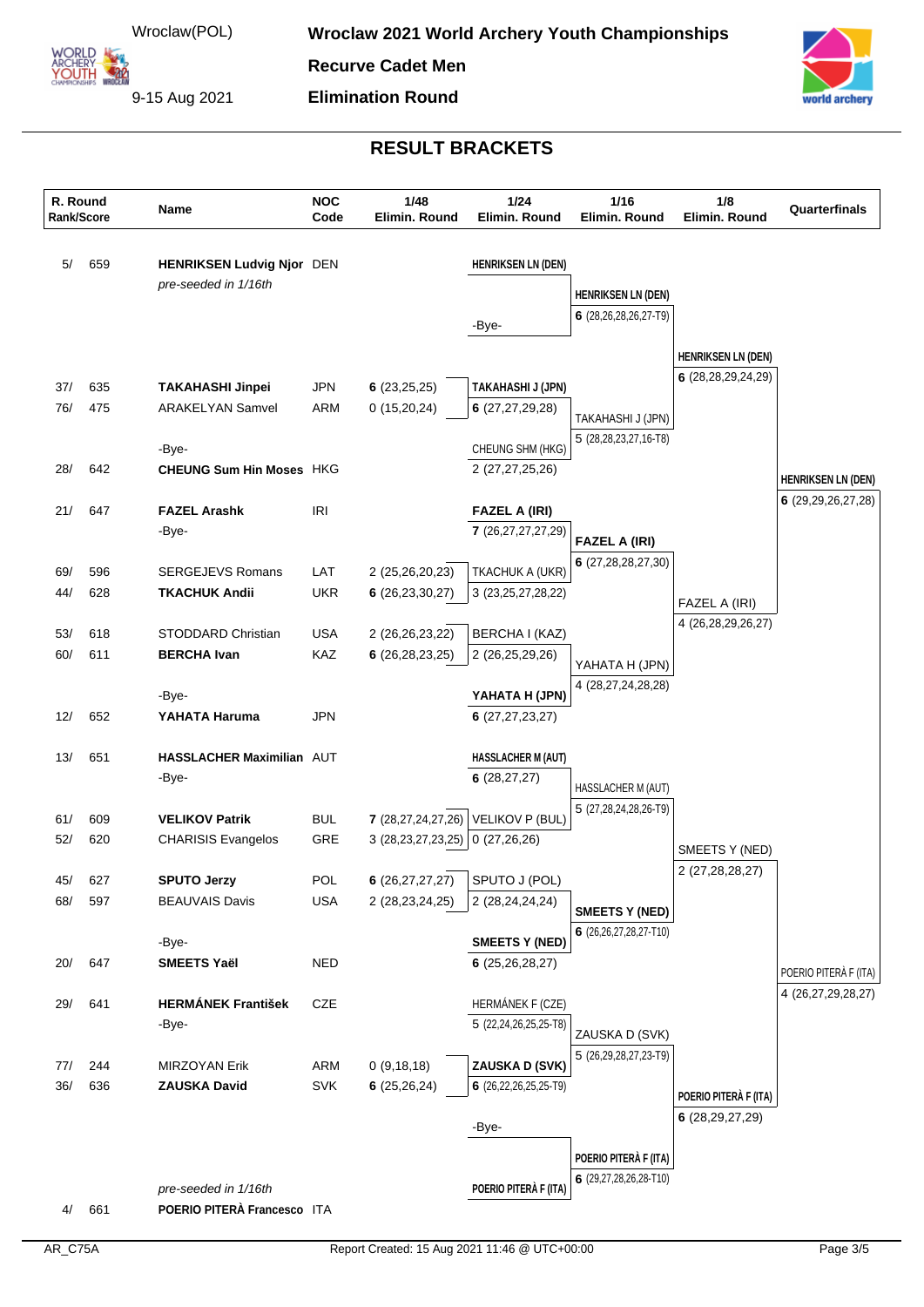**ARCHERY<br>YOUTH 422** 

**Recurve Cadet Men Elimination Round**

9-15 Aug 2021



| R. Round | Rank/Score | Name                             | <b>NOC</b><br>Code | 1/48<br>Elimin. Round | $1/24$<br>Elimin. Round        | $1/16$<br>Elimin. Round              | 1/8<br>Elimin. Round        | Quarterfinals           |
|----------|------------|----------------------------------|--------------------|-----------------------|--------------------------------|--------------------------------------|-----------------------------|-------------------------|
| 3/       | 661        | <b>CHANGMAI Bishal</b>           | IND                |                       | <b>CHANGMAI B (IND)</b>        |                                      |                             |                         |
|          |            | pre-seeded in 1/16th             |                    |                       |                                | <b>CHANGMAI B (IND)</b>              |                             |                         |
|          |            |                                  |                    |                       |                                | 6(28, 26, 28, 29)                    |                             |                         |
|          |            |                                  |                    |                       | -Bye-                          |                                      |                             |                         |
|          |            |                                  |                    |                       |                                |                                      | <b>CHANGMAI B (IND)</b>     |                         |
| 35/      | 636        | <b>DEZANI Simone</b>             | <b>ITA</b>         |                       | DEZANI S (ITA)                 |                                      | 6 (27,27,29,28,29-T10)      |                         |
|          |            | -Bye-                            |                    |                       | 4 (24, 28, 26, 24, 22)         | <b>KRYVORUCHKO A (UKR)</b>           |                             |                         |
|          |            |                                  |                    |                       |                                | 2 (28, 26, 23, 28)                   |                             |                         |
|          |            | -Bye-                            |                    |                       | <b>KRYVORUCHKO A (UKR)</b>     |                                      |                             |                         |
| 30/      | 640        | <b>KRYVORUCHKO Alexander UKR</b> |                    |                       | 6(25,27,25,25,27)              |                                      |                             | <b>CHANGMAI B (IND)</b> |
| 19/      | 648        | GOLSHANI ASL Mohammadhossein IRI |                    |                       | <b>GOLSHANI ASL M (IRI)</b>    |                                      |                             | 7 (28,30,29,28)         |
|          |            | -Bye-                            |                    |                       | 6(27, 30, 27)                  |                                      |                             |                         |
|          |            |                                  |                    |                       |                                | <b>GOLSHANI ASL M (IRI)</b>          |                             |                         |
| 67/      | 598        | WIDER Maksymilian                | POL                | 1 (24, 28, 23, 23)    | <b>BAUDAIN Y (FRA)</b>         | 6 (29,26,26,26,28-T10)               |                             |                         |
| 46/      | 627        | <b>BAUDAIN Yanis</b>             | <b>FRA</b>         | 7(28, 28, 25, 27)     | 0(23,29,26)                    |                                      | <b>GOLSHANI ASL M (IRI)</b> |                         |
|          |            |                                  |                    |                       |                                |                                      | 5 (28,29,29,25,26-T9)       |                         |
| 51/      | 620        | <b>ROETHER Frederik</b>          | <b>GER</b>         | 6(29,26,29,28)        | ROETHER F (GER)                |                                      |                             |                         |
| 62/      | 608        | <b>HABIAN Denis</b>              | ROU                | 2 (23,27,28,23)       | 3 (27, 24, 28, 26, 23)         | MERIDA J (ESP)                       |                             |                         |
|          |            | -Bye-                            |                    |                       | <b>MERIDA J (ESP)</b>          | 5 (26,25,26,29,29-T9)                |                             |                         |
| 14/      | 651        | <b>MERIDA Javier</b>             | ESP                |                       | 7(27,26,26,28,28)              |                                      |                             |                         |
| 11/      | 653        | <b>RUHAL Vickey</b>              | IND                |                       | RUHAL V (IND)                  |                                      |                             |                         |
|          |            | -Bye-                            |                    |                       | 1 (25,24,26,26)                |                                      |                             |                         |
|          |            |                                  |                    |                       |                                | MEDVECZKY D (SVK)<br>2 (25,30,25,27) |                             |                         |
| 59/      | 611        | <b>MEDVECZKY Daniel</b>          | <b>SVK</b>         | 6(26, 28, 29)         | <b>MEDVECZKY D (SVK)</b>       |                                      |                             |                         |
| 54/      | 616        | <b>GOTUACO Max</b>               | PHI                | 0(25,25,25)           | 7 (27,27,26,29)                |                                      | DUNYASHEV N (UKR)           |                         |
| 43/      | 630        | <b>LUETTMERDING Phil</b>         | GER                | 6(26,25,23,27)        | LUETTMERDING P (GER)           |                                      | 4 (24, 28, 28, 27, 24)      |                         |
| 70/      | 595        | <b>HILL Bryce</b>                | ZIM                | 2 (17,23,25,24)       | 4 (28,27,27,27,26)             |                                      |                             |                         |
|          |            |                                  |                    |                       |                                | <b>DUNYASHEV N (UKR)</b>             |                             |                         |
|          |            | -Bye-                            |                    |                       | DUNYASHEV N (UKR)              | 6 (29,29,26,29)                      |                             |                         |
| 22/      | 645        | <b>DUNYASHEV Nikita</b>          | <b>UKR</b>         |                       | 6(29, 27, 27, 25, 28)          |                                      |                             | KREJCÍ R (CZE)          |
|          |            |                                  |                    |                       |                                |                                      |                             | 1 (27,28,29,27)         |
| 27/      | 642        | <b>GRANDE Matias</b>             | MEX                |                       | <b>GRANDE M (MEX)</b>          |                                      |                             |                         |
|          |            | -Bye-                            |                    |                       | 5 (27,25,23,27,27-T9)          | FRENKEL N (ISR)                      |                             |                         |
| 75/      | 521        | <b>SULIOKAS Domantas</b>         | LTU                | 0(18,20,15)           | <b>FRENKEL N (ISR)</b>         | 0(27,25,27)                          |                             |                         |
| 38/      | 632        | <b>FRENKEL Niv</b>               | <b>ISR</b>         | 6(27,29,29)           | 6 $(26, 30, 28, 23, 27 - T9+)$ |                                      | <b>KREJCÍ R (CZE)</b>       |                         |
|          |            |                                  |                    |                       |                                |                                      | 6 (27,29,25,26,28)          |                         |
|          |            |                                  |                    |                       | -Bye-                          |                                      |                             |                         |
|          |            |                                  |                    |                       |                                | <b>KREJCÍ R (CZE)</b>                |                             |                         |
|          |            | pre-seeded in 1/16th             |                    |                       | <b>KREJCÍ R (CZE)</b>          | 6(28, 29, 30)                        |                             |                         |
| 6/       | 659        | <b>KREJCÍ Richard</b>            | CZE                |                       |                                |                                      |                             |                         |